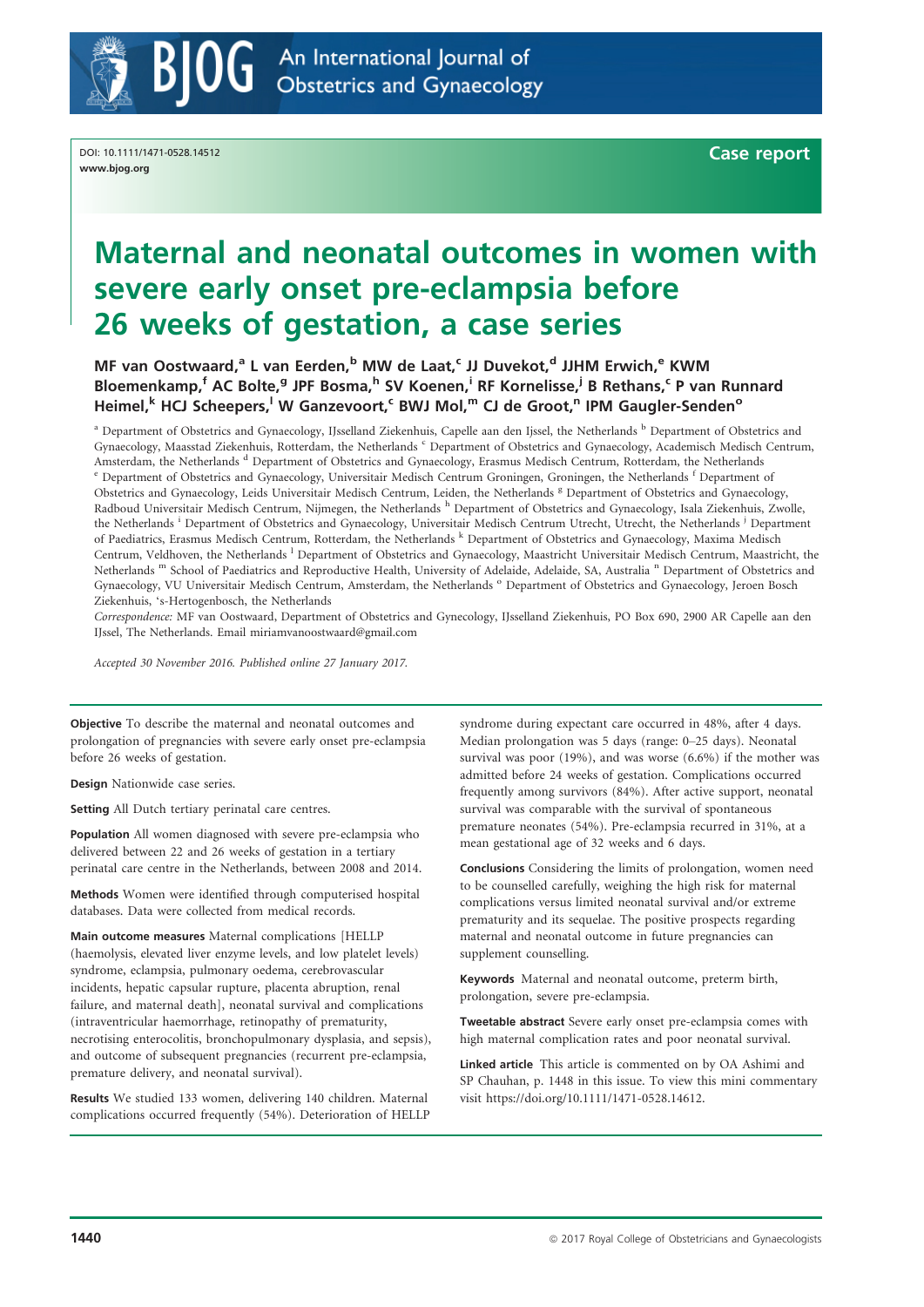### Pregnancy outcomes in severe early onset pre-eclampsia

Please cite this paper as: van Oostwaard MF, van Eerden L, de Laat MW, Duvekot JJ, Erwich JJHM, Bloemenkamp KWM, Bolte AC, Bosma JPF, Koenen SV, Kornelisse RF, Rethans B, van Runnard Heimel P, Scheepers HCJ, Ganzevoort W, Mol BWJ, de Groot CJ, Gaugler-Senden IPM. Maternal and neonatal outcomes in women with severe early onset pre-eclampsia before 26 weeks of gestation, a case series. BJOG 2017;124:1440–1447.

# Introduction

Pre-eclampsia remains a common pregnancy disorder, with high maternal and neonatal mortality and morbidity. It affects  $2-5%$  of pregnancies,<sup>1</sup> and occurs most commonly at term. At extremely premature gestational ages, severe preeclampsia and HELLP (haemolysis, elevated liver enzymes, and low platelets) syndrome are rare. At present, delivery of the fetus is the only curative treatment of hypertensive pregnancy complications, but for women with early pre-eclampsia this inevitably leads to extreme prematurity, with a high risk of neonatal mortality and morbidity. Conversely, the prolongation of pregnancy with severe early onset preeclampsia may increase the risk of maternal morbidity, $2^{-7}$ but may improve fetal prognosis. These conflicting interests between mother and fetus raise a dilemma in clinical decision making. This discussion is even more pressing as fetuses in early pre-eclampsia are also often severely growth restricted, further limiting their chances for (healthy) survival, both intrauterine and extrauterine, and increasing the risks of associated adverse long-term outcomes.

In 2006, Gaugler-Senden et al.<sup>4</sup> described high rates of major maternal complications (65%) and perinatal mortality (82%) after the expectant management of pregnancies complicated by severe, very early onset pre-eclampsia. In line with these findings, there is consensus that the prolongation of pregnancy should not be offered as a routine treatment option in women with severe pre-eclampsia with onset  $\leq$ 24 weeks of gestation.<sup>4–8</sup> This subject is debated in the literature for a select group of patients, however, and this group is yet to be defined adequately. $9,10$ 

Neonatal care and resuscitation have improved, leading to a higher survival rate, $11$  which may make management decisions even more difficult in the time frame at the limit of neonatal viability. Improved care and survival rates resulted in a new Dutch guideline regarding active neonatal resuscitation in spontaneously born premature neonates at a gestational age beyond 24 completed weeks in September  $2010$ <sup>12</sup> Before the introduction of the guideline, active neonatal resuscitation was not generally performed before 25 weeks of gestation, unless active resuscitation seemed justified. Expectant care for extreme early onset preeclampsia may seem defendable at an earlier gestational age in the hopes of neonatal survival. Iatrogenic prematurity in pre-eclampsia does not resemble spontaneous premature delivery, however.

In this nationwide case series we aimed to display the maternal and neonatal outcomes and prolongation of

pregnancies with severe early onset pre-eclampsia and delivery before 26 weeks of gestation. Secondly, we analysed trends in management and maternal and neonatal outcomes over the years, and analysed the recurrence of pre-eclampsia in a subsequent pregnancy.

# **Methods**

### Study population

This study was performed in all ten tertiary care centres in the Netherlands. We included consecutive women who delivered between 22 and 26 weeks of gestation, between January 2008 and January 2014, and were diagnosed with severe pre-eclampsia. In each perinatal centre we identified women from electronic hospital health records and subsequently extracted data from their medical files. Women with a pregnancy complicated by fetal abnormalities or an intrauterine fetal death (IUFD) at admission were excluded. First-trimester ultrasound dating was standard practice for the determination of gestational age. The acknowledged ethical advisory board of the Academic Medical Centre, Amsterdam, approved the study (W13\_106 # 13.17.0123).

Severe pre-eclampsia was defined as hypertension (diastolic blood pressure ≥110 mmHg or systolic blood pressure  $\geq$ 160 mmHg on two occasions) in combination with proteinuria (defined as a protein/creatinine ratio of ≥30 mg/ mmol in a random sample or a urine protein excretion of ≥300 mg per 24 hours), with oliguria, cerebral or visual disturbances, pulmonary oedema, epigastric or upper-quadrant pain, impaired liver function, thrombocytopenia, after 20 weeks of gestation.<sup>13</sup> Chronic hypertension was defined as pre-existing hypertension or hypertension before 20 weeks of gestation. Superimposed pre-eclampsia includes new proteinuria or a sudden increase in proteinuria, if already present, in a woman with chronic hypertension.<sup>13</sup> HELLP syndrome was defined by haemolysis [elevated lactate dehydrogenase (LDH) levels ≥600 U/l], elevated liver enzymes [measured by levels of aspartate transaminase (ASAT) or alanine transferase (ALAT)  $\geq$ 70 U/ l], and low platelets  $($  <100 000/ml).<sup>14</sup> The deterioration of HELLP syndrome was defined as a new rise in laboratory findings after initial recovery. Small for gestational age (SGA) was defined as a birthweight below the fifth percentile.

After admission, women were stabilised by the administration of antihypertensive therapy, and in the case of severe hypertension by magnesium sulphate for the prevention of eclampsia. Fetal growth and condition was determined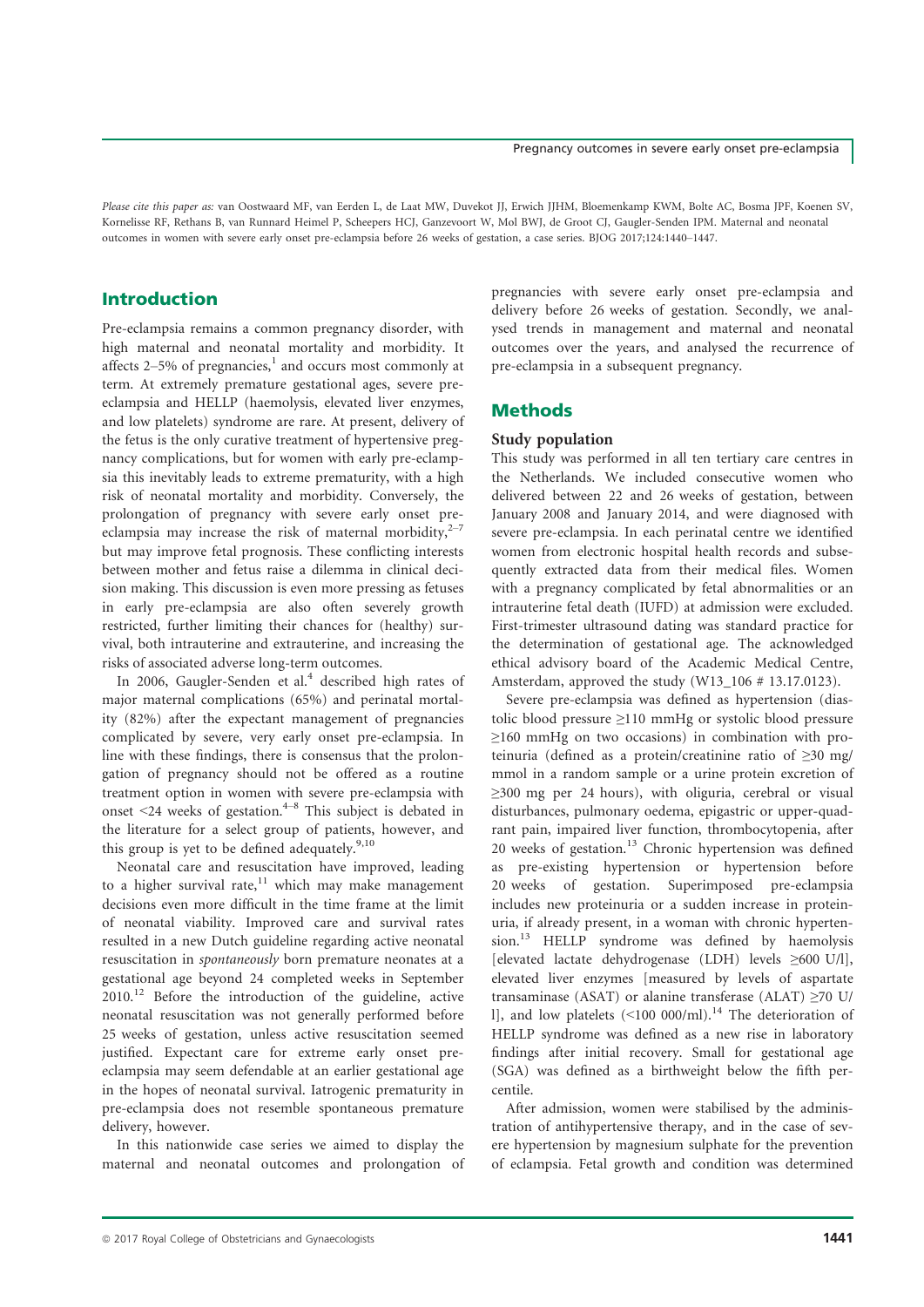# van Oostwaard et al.

by ultrasound measurement and Doppler studies. Cardiotocography was performed when considered appropriate, depending on ultrasound findings and gestational age. The parents were then counselled by experienced obstetric and neonatology staff, and depending on the clinical condition of both mother and fetus, the obstetric management was determined. If active neonatal support was pursued, a course of 12 mg intramuscular betamethasone was given and repeated after 24 hours to accelerate fetal lung maturation. Initiating delivery, depending on maternal and fetal condition, was performed by induction of labour or caesarean section. Induction of labour was started in the case of good fetal condition (based on cardiotocography and ultrasound findings), or when the management was not aimed at the survival of the fetus (termination of pregnancy). A caesarean section was reserved for cases where it was considered to improve the chances of survival in compromised fetuses, or when normal delivery was not feasible (transverse position, maternal condition).

Neonates born before the implementation of the new Dutch guideline regarding active neonatal resuscitation, in  $2010$ ,<sup>12</sup> were in general not offered active support before  $25^{+0}$  weeks of gestation. After the new guideline, active support from a gestational age of  $24^{+0}$  weeks of gestation was optional, but could be refrained from in the case of poor fetal prognosis. The counselling of future parents on maternal and neonatal management was performed by gynaecologists and neonatologists. We will evaluate differences in prolongation before and after 2010, and trends in maternal and neonatal outcomes.

Maternal data included: maternal age at delivery; parity; medical and obstetric history; and cardiovascular risk factors, such as smoking, body mass index (BMI) before pregnancy, chronic hypertension diagnosed before pregnancy, and thrombophilia. We recorded pregnancy data (e.g. maximal blood pressures, proteinuria, maximal laboratory abnormalities, use of medication, HELLP syndrome at admission, mode of delivery, and complications). Maternal complications were defined as: HELLP syndrome (appearing or deteriorating after admission), eclampsia, pulmonary oedema (clinical and radiographic diagnosis), cerebrovascular incidents, hepatic capsular rupture, placental abruption, renal failure (with need for dialysis), and maternal death. We documented the interval between admission and delivery, and the indication for delivery. Neonatal data included: gestational age at birth, birthweight, sex, perinatal death, and complications. Neonatal complications if admitted to a Neonatal Intensive Care Unit (NICU) were defined as: intraventricular haemorrhage (IVH; defined as ≥grade 3, according to Papile et al.<sup>15</sup>), retinopathy of prematurity (ROP; defined as ≥grade 3 in accordance with the International Classification for  $ROP<sup>16</sup>$ ), necrotising enterocolitis (NEC; defined as ≥stage 2 in accordance with the staging by Bell et al.17), bronchopulmonary dysplasia [BPD; classified according to the consensus BPD definition as moderate if the oxygen need (FiO<sub>2</sub>) at 36 weeks postmenstrual age is between 0.21 and 0.30, and severe in the case of an  $FiO<sub>2</sub> > 0.30$  and/or receiving continuous positive airway pressure (CPAP) or mechanical ventilation<sup>18</sup> and sepsis (defined as the presence of clinical symptoms and a positive blood culture).

If information on a subsequent pregnancy was available, these data were also documented.

### Statistical analysis

Statistical analysis was performed using spss 23.0 (SPSS Inc., Chicago, IL, USA). Continuous variables were expressed as means with standard deviations (SDs) or medians with interquartile ranges (IQRs).

### **Results**

During the study period a total of 1 044 287 women delivered in the Netherlands, 114 868 of whom delivered in one of the ten tertiary care centres. During the study period, 133 women fulfilled the inclusion criteria, including eight multiple pregnancies, delivering 140 neonates. The incidence of severe premature pre-eclampsia between 22 and 26 weeks of gestation was 0.0127% nationally and 0.116% in the tertiary care setting. In one woman with a multiple pregnancy, an IUFD was discovered in one of the fetuses at 16 weeks of gestation, and was considered a singleton pregnancy in the neonatal analyses. Baseline characteristics are shown in Table 1. Most women were nulliparous (64%). At admittance the median gestational age was  $24^{+0}$  weeks (IOR:  $23^{+1}$ - $24^{+5}$  weeks), and 61 women (46%) had a gestational age of less than 24 weeks. HELLP syndrome was present in 42 women (32%) at the time of admission.

An overview of management is shown in Figure 1. After a median of 6 days from admittance, 22 (17%) intrauterine fetal deaths occurred, after which labour was induced. Delivery was indicated for maternal reasons in 85 women (64%) and for fetal indication in 26 women (20%). Maternal indication for delivery included the worsening of an existing maternal condition, based on: complications, deteriorating laboratory findings in HELLP syndrome, and uncontrollable blood pressures. Also, fetal condition played a role in the timing of delivery. Worsening fetal condition requiring immediate delivery or poor fetal prognosis encouraged more active management, whereas excellent fetal condition supported expectant management with fetal viability within reach. In 63 women this resulted in a termination of pregnancy and in 22 women active support was offered to the child(ren). In one case spontaneous preterm labour followed 5 days after admittance, which was classified as maternal indication.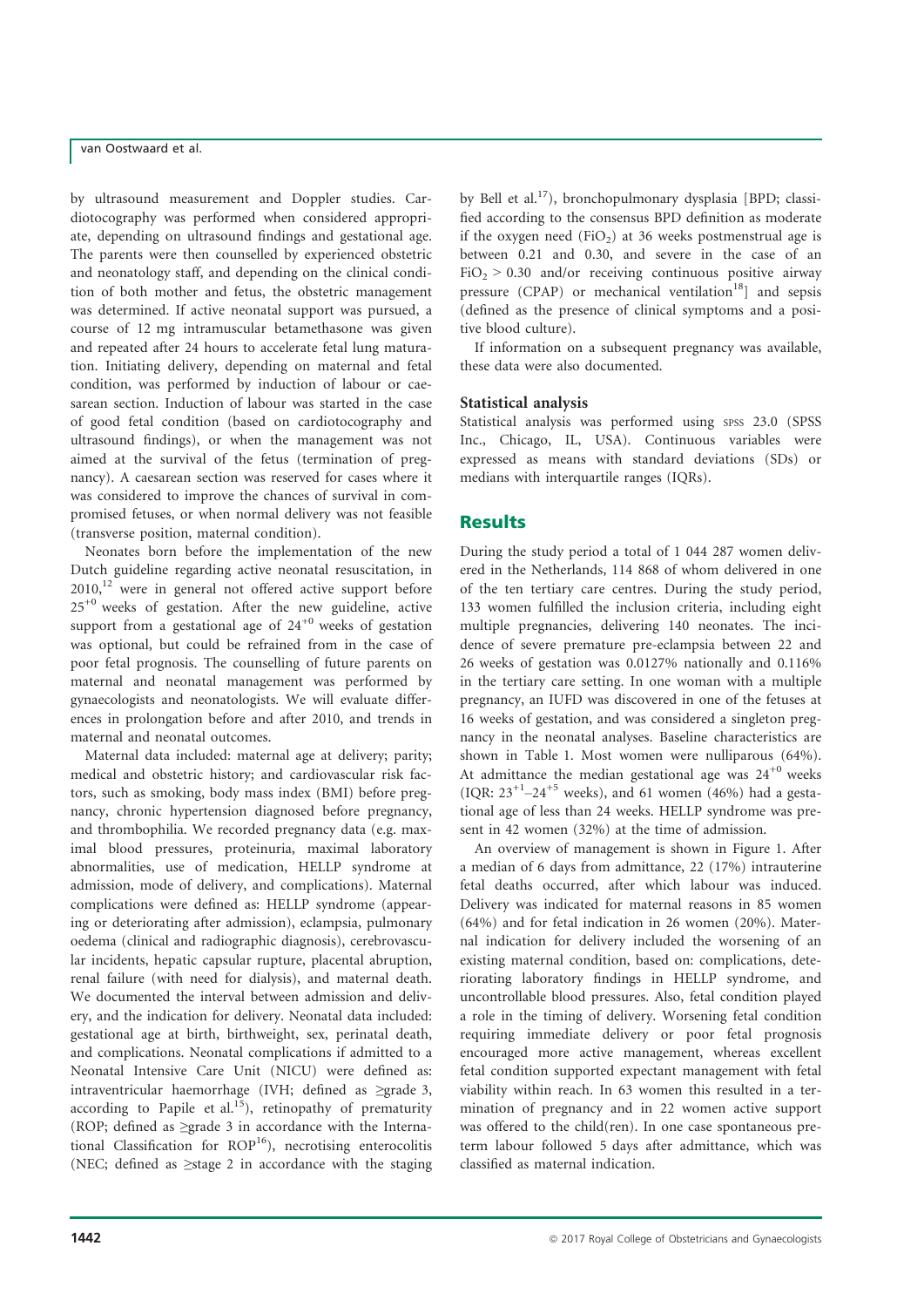### Pregnancy outcomes in severe early onset pre-eclampsia

Table 1. Baseline and clinical characteristics of the 133 women with severe early onset pre-eclampsia

|                                                         | $n = 133$                                       |
|---------------------------------------------------------|-------------------------------------------------|
| Demographic characteristics                             |                                                 |
| Maternal age at delivery (years)                        | 31(5.7)                                         |
| Smoking                                                 | $11(8.3\%)$                                     |
| Body mass index, BMI (kg/m <sup>2</sup> )               | 28(6.5)                                         |
| Chronic hypertension before pregnancy                   | 35 (26%)                                        |
| History of disease                                      |                                                 |
| Obesity (BMI $>$ 30 kg/m <sup>2</sup> )                 | 34 (26%)                                        |
| Pulmonary disease                                       | 6(4.5%)                                         |
| Thrombophilia                                           | $4(3.0\%)$                                      |
| Kidney disease                                          | 3(2.3%)                                         |
| Diabetes mellitus                                       | $2(1.5\%)$                                      |
| Coronary disease                                        | $2(1.5\%)$                                      |
| <b>SLE</b>                                              | $1(0.8\%)$                                      |
| Other*                                                  | 12 (9.0%)                                       |
| <b>Obstetrical history</b>                              |                                                 |
| Nulliparous                                             | 85 (64%)                                        |
| Multiparous                                             | 48 (36%)                                        |
| Pre-eclampsia in a former pregnancy                     | 21 (44%)                                        |
| Multiple pregnancy                                      | 3(8.8%)                                         |
| <b>Clinical syndrome</b>                                |                                                 |
| Pre-eclampsia                                           | 133 (100%)                                      |
| HELLP syndrome at admittance                            | 42 (32%)                                        |
| Maximum blood pressure (mmHg)                           |                                                 |
| Systolic                                                | 179 (20)                                        |
| <b>Diastolic</b>                                        | 111(11)                                         |
| Maximal laboratory abnormalities                        |                                                 |
| ASAT (IU/L)                                             | 193 (38-159)                                    |
| Platelets $(x109/I)$                                    | $90(57-157)$                                    |
| Proteinuria (mg/24 hours)                               | 1028 (393-3790)                                 |
| $PCR***$                                                | 195 (37–431)                                    |
| Use of medication                                       |                                                 |
| Oral antihypertensive                                   | 117 (88%)                                       |
| iv antihypertensive                                     | 107 (81%)                                       |
| iv anticonvulsive                                       | 120 (90%)                                       |
| Gestational age at admittance (weeks <sup>+days</sup> ) | $24^{+0}$ (23 <sup>+1</sup> -24 <sup>+5</sup> ) |
| Gestational age <24 weeks of gestation                  | 61 (46%)                                        |
| Estimated fetal weight at admittance (g)                | 479 (125)                                       |
| Abnormal umbilical artery Doppler flow                  | 92 (72%)                                        |

\*Other medical history: haemoglobinopathy (3), HIV, thrombotic thrombocytopenic purpura, hypothyroidism, Crohn's disease, sarcoidosis, mixed connective tissue disease, and cutaneous lupus erythematosus

\*\*PCR: protein/creatinin ratio, registered if a 24-hours collection of urine was not performed ( $n = 17$ ).

#### Maternal and neonatal outcome

Table 2 shows outcomes of women and neonates. The median interval between admittance and delivery was 5 days (IQR: 3–9 days), with a range of 0–25 days. In 107 women (80%) this prolongation was more than 2 days. The median gestational age at delivery was  $25^{+0}$  weeks



\*Additional children from multiple pregnancies

Figure 1. Overview of the management for 133 pregnancies with severe, early onset pre-eclampsia.

(IQR:  $24^{+2}$ - $25^{+4}$  weeks). Maternal complications occurred in 72 women (54%) and included: HELLP syndrome (new, deteriorating, or postpartum), eclampsia, lung oedema, placental abruption, hepatic capsular rupture, renal failure, and other (infection, cardiac decompensation, haemorrhagia postpartum). HELLP syndrome occurred in 83 women (62%). In 42 women (51%) HELLP was already present at the time of admittance, which deteriorated in 22 women (52%) during hospitalisation. In 38 women (46%) the HELLP syndrome appeared after admission. The appearance or deterioration of HELLP syndrome after admission (63 women) occurred after a median of 4 days from admittance, and in two women (2.4%) HELLP syndrome occurred postpartum. A completed course of betamethasone for fetal lung maturation was given in 52 women (58 neonates). An intended course could not be completed as a result of the deterioration of maternal or fetal condition in four women (7.7%). Active neonatal support was offered in 50 neonates (36%), 27 of whom (54%) survived (overall neonatal survival of was 19%). Only four (6.6%) neonates survived after admission before 24 weeks of gestation. Caesarean sections were performed in 48 women (36%); 24 caesarean sections (51%) were for fetal indication, after which 46 (96%) neonates were offered active support. Perinatal death occurred in 21 neonates (44%) after caesarean section.

The incidence of neonatal complications in the 27 surviving children is also shown in Table 2. Eighty-four percent of surviving neonates experience complications. Neonatal mortality was associated with NEC in five (19%), sepsis in 11 (41%), IVH in five (19%), and infant respiratory distress syndrome (IRDS) in five neonates (19%), mostly in combination. Other complications leading to neonatal death included: arrhythmia, intracardial thrombus, and multi-organ failure.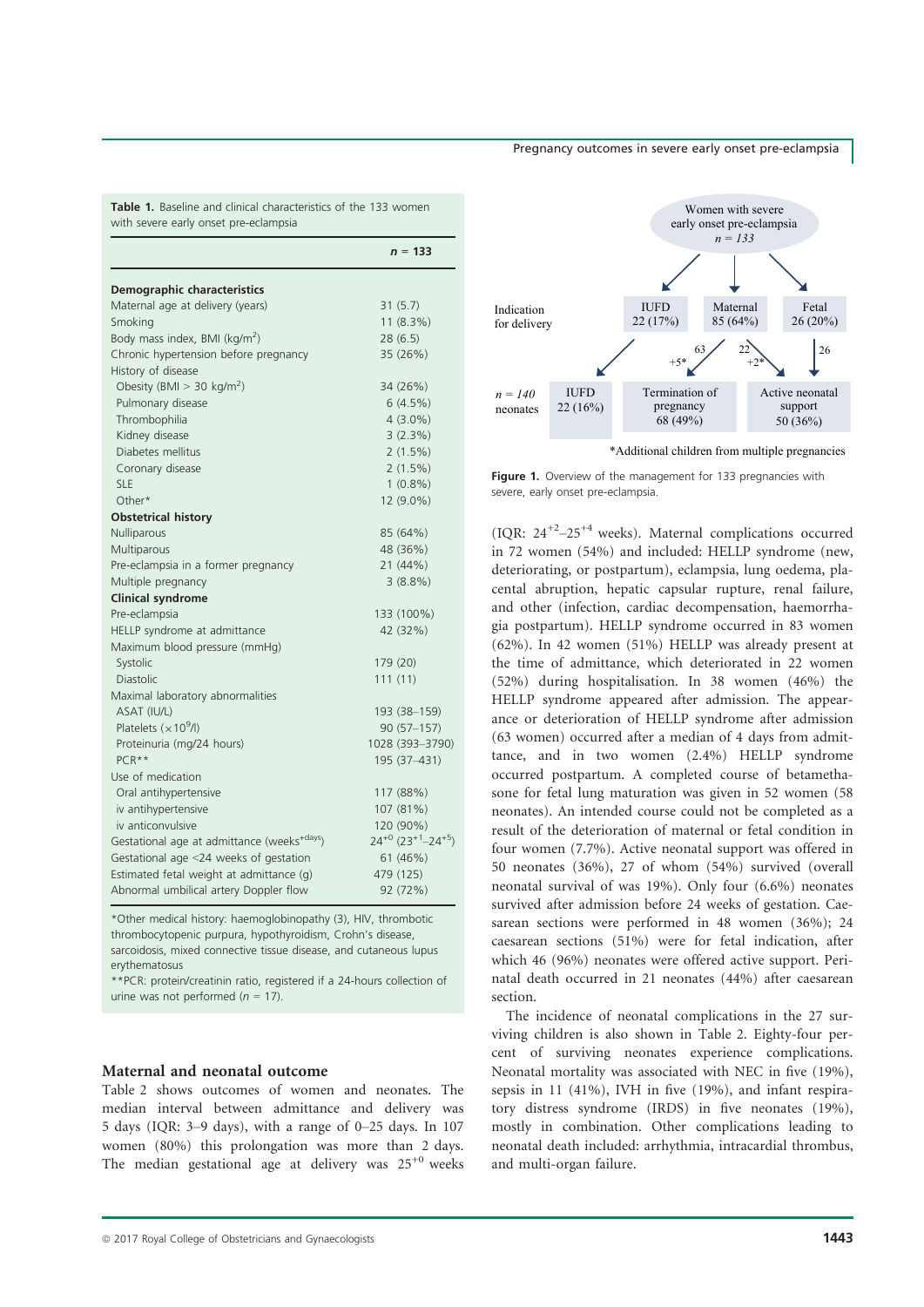### van Oostwaard et al.

Table 2. Outcomes of the 133 women and 140 neonates after severe early onset pre-eclampsia

|                                                              | $n = 133$                                       |
|--------------------------------------------------------------|-------------------------------------------------|
| Interval between admittance and delivery                     | $5(3-9)$                                        |
| Gestational age at delivery (weeks <sup>+days</sup> )        | $25^{+0}$ (24 <sup>+2</sup> -25 <sup>+4</sup> ) |
| Gestational age <24 weeks of gestation                       | 20 (15%)                                        |
| Caesarean section                                            | 48 (36%)                                        |
| Hospitalisation (days)                                       | $10(7-14)$                                      |
| <b>Maternal complications</b>                                |                                                 |
| HELLP syndrome appearing or deteriorating<br>after admission | 64 (48%)                                        |
| Eclampsia                                                    | 4(3%)                                           |
| Lung oedema                                                  | 10 (7.5%)                                       |
| <b>CVA</b>                                                   | $0(0\%)$                                        |
| Placental abruption                                          | 5(3.8%)                                         |
| Hepatic capsular rupture                                     | $1(0.8\%)$                                      |
| Renal failure                                                | $1(0.8\%)$                                      |
| Maternal death                                               | $0(0\%)$                                        |
| Other*                                                       | 7(5.3%)                                         |
| Any complication                                             | 72 (54%)                                        |
| Any complication including HELLP at<br>admission             | 91 (68%)                                        |
| <b>All neonates</b>                                          | $n = 140$                                       |
| Male-female                                                  | 65-75 (46-54%)                                  |
| Birthweight (g)                                              | 500 (127)                                       |
| Small for gestational age                                    | 80 (57%)                                        |
| Completed course lung maturation                             | 58 (41%)                                        |
| Active neonatal support                                      | 50 (36%)                                        |
| <b>IUFD</b>                                                  | 22 (16%)                                        |
| Intrapartum death (termination of                            | 68 (49%)                                        |
| pregnancy)                                                   |                                                 |
| Neonatal death ≤7 days                                       | 13(8.5%)                                        |
| Perinatal death (all the above)                              | 103 (74%)                                       |
| Neonatal death >7 days                                       | $10(7.9\%)$                                     |
| Total mortality                                              | 113 (81%)                                       |
| <b>Total survival</b>                                        | 27 (19%)                                        |
| <b>Active neonatal support</b>                               | $n = 50$                                        |
| NICU admission                                               | 48 (96%)                                        |
| Total mortality after active support                         | 23 (46%)                                        |
| Total survival after active support                          | 27 (54%)                                        |
| <b>Neonatal complications</b>                                | $n = 27$                                        |
| IVH $\geq$ grade 3                                           | 1(4% )                                          |
| $ROP \geq grade 3$                                           | 4(21%)                                          |
| $NEC \geq stage$ 2                                           | 3(12%)                                          |
| BPD-moderate                                                 | 13 (48%)                                        |
| <b>BPD</b> —severe                                           | 7(28%)                                          |
| Sepsis                                                       | 15 (56%)                                        |
| Other**                                                      | 16 (60%)                                        |
| Any complication                                             | 22 (84%)                                        |

Continuous data are presented as means (SDs); interval between admittance and delivery, gestational ages, and hospitalisation are medians (IQRs).

\*Other maternal complications: infection, cardiac decompensation, and haemorrhagia postpartum.

\*\*Other neonatal complications: patent arterial duct, cerebellar haemorrhage, lung bleeding, and focal bowel perforation.

Maternal and neonatal outcome in relation to gestational age at admittance is presented in Table S1. From admission before  $22^{+6}$  weeks of gestation to admission between 25 and 26 weeks of gestation, the median interval between admittance and delivery ranged from 9.5 to 3.5 days, caesarean section rates ranged from 12 to 75%, and total perinatal death (with or without active support) ranged from 96 to 52%. Maternal complications ranged from 38 to 58%. Neonatal complications ranged from 80 to 100%.

# Surviving neonates versus non surviving neonates

Gestational ages at delivery of the 27 pregnancies with surviving children were on average 7 days longer  $(24^{+6}$  versus  $23^{+6}$  weeks of gestation;  $P < 0.001$ ) than the non-surviving neonates ( $n = 106$ ). Furthermore, the estimated fetal weight at admittance was higher (598 versus 454 g;  $P < 0.001$ ), and children were less often SGA (30 versus 68%;  $P < 0.001$ ) and less frequently presented abnormal umbilical artery Doppler flow (52 versus 78%;  $P = 0.011$ ) than non-surviving neonates. Of the 27 surviving neonates, 26 were delivered by caesarean section. Neonatal sex did not affect survival (male, 37 versus 49%;  $P = 0.264$ ). The clinical maternal syndrome was not significantly different regarding maximal blood pressures, maximal laboratory abnormalities, and medication.

### Trends in prolongation

We investigated prolongation in more detail. Prolongation, presented as time between admittance and delivery in relation to gestational age at admittance, and survival of the neonate can be seen in Figure 2A. In the course of the study period the implementation of a new guideline for neonatal support allowed a shift in the minimal gestational age for active neonatal support from  $25^{+0}$  to  $24^{+0}$  weeks.<sup>12</sup> Disregarding the year 2010 as a year of transition, we compared the prolongation time from admittance to delivery between the years 2008–2009 and 2011–2013 in Figure 2B. The median prolongation after 2010 was 5 days, which equals the median prolongation before 2010.

### Trends in maternal and neonatal outcome

Trends in maternal and neonatal outcomes over the course of the study period are shown in Figure S1. The occurrence of maternal complications decreased from 65–75 to 41% during the study period, and neonatal survival after active neonatal support fluctuated between 40 and 80%. Most surviving neonates (21 of 27) were born between 25 and 26 weeks of gestation. Only six neonates born between 24 and 25 weeks of gestation (after 2010) survived. The caesarean section rate peaked at 62% in 2011, whereas it ranges from 26 to 38% in the remaining years of the study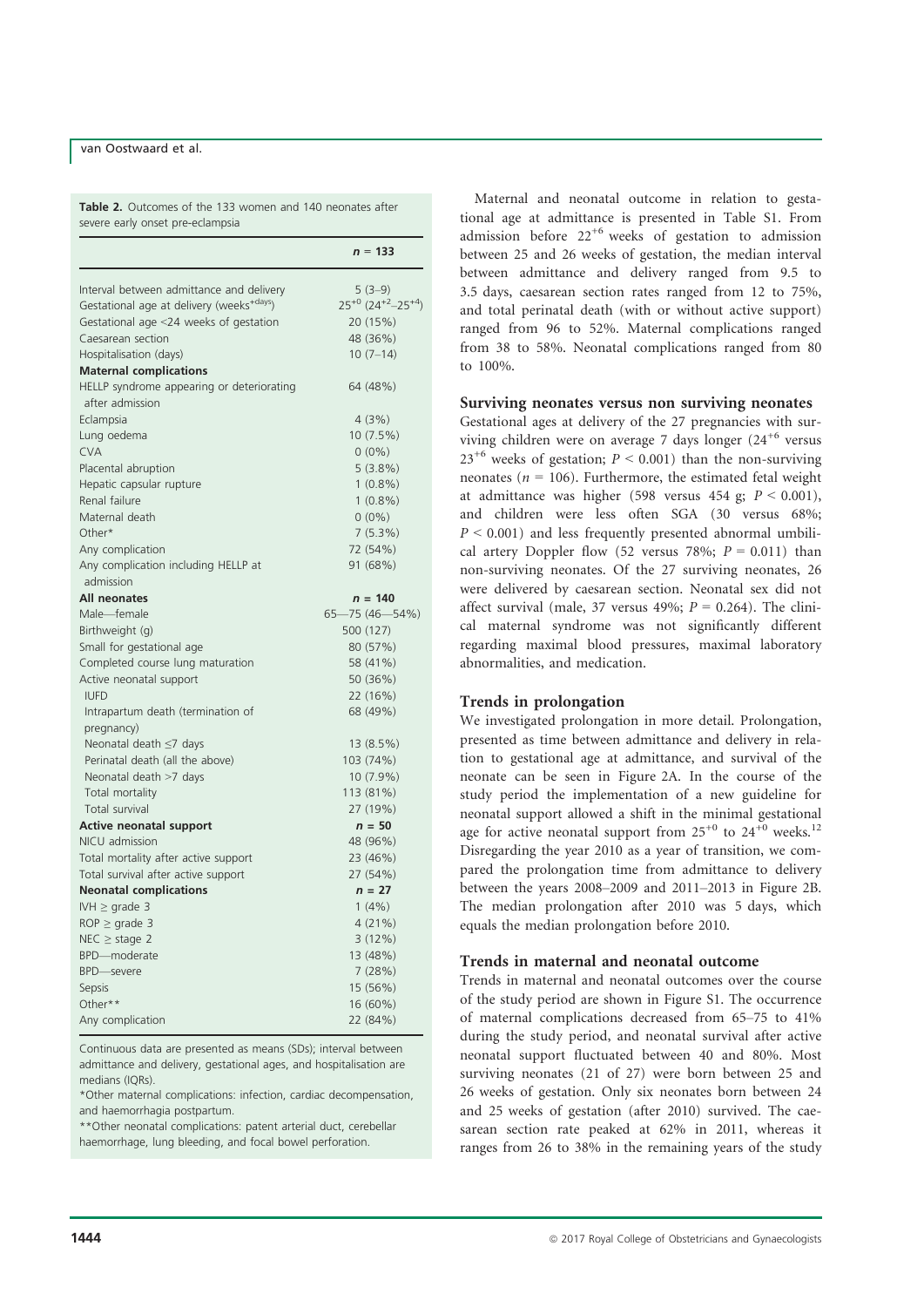

Figure 2. (A) Interval from admittance to delivery. (B) Interval from admittance to delivery before and after 2010.

period. Only one caesarean section (8.3%) was performed at a gestational age before 24 weeks (2013). In women with a gestation before 25 weeks ( $n = 41$ ), nine caesarean sections (22%) were performed.

#### Subsequent pregnancies

Forty-two women (32%) of the 133 women were lost to follow-up and information on subsequent pregnancies could not be obtained. A subsequent pregnancy occurred in 61 women (67%), two of whom miscarried. We had complete data of 55 continuing pregnancies. They delivered again after a mean of 20 months (SD: 10 months) after the index delivery, at a mean gestational age of  $35^{+4}$  weeks (SD: 36 days).

Of the 55 subsequent pregnancies, 17 women (31%) had recurrent pre-eclampsia at a mean gestational age  $32^{+6}$  weeks (SD: 38 days), of which three pregnancies were complicated by HELLP (18%). Four women (7.3%) delivered again before 28 weeks of gestation. Perinatal death occurred in five subsequent pregnancies (9.6%): two pregnancies were terminated (trisomy 18 and fetal intracerebral haemorrhage), in two other pregnancies IUFD occurred, and one neonatal death was associated with severe growth restriction. Eventually, 50 women (91%) had a living child from the subsequent pregnancy.

# **Discussion**

### Main findings

In the Netherlands, women with severe early onset preeclampsia are delivered mostly for maternal reasons after a median prolongation of 5 days, which was unaffected by the implementation of the new guideline for active neonatal support. Maternal complications occurred frequently (54%) and neonatal survival was limited (19%), and troubled by complications (85%). The recurrence rate of preeclampsia was 31%; however, at significant later gestational age (mean:  $32^{+6}$  weeks of gestation) with 91% neonatal survival.

#### Strengths and limitations

This contemporary case series is unique, as all Dutch perinatal centres participated in this study, and we were therefore able to include all women who met the inclusion criteria. Data collection was complete because we collected information from the medical files.

Baseline characteristics show serious illness of the mother and compromised fetal condition, as expected. New development or deterioration of HELLP syndrome (63 women) contributed to the maternal reason to deliver after expectant management. With this study we are unable to answer the question of whether HELLP syndrome or a deterioration of HELLP syndrome could have been prevented by prompt delivery.

There are several sources of potential bias that hinder the drawing of too firm conclusions. First, the size of the study is rather small, in line with the rarity of this extreme condition and similar, even smaller, published cohorts. $4-7$ Furthermore, the retrospective nature of this case series and the fact that we were unable to retrieve the reasons behind the different management regimes do not allow for a meaningful comparison of outcomes between groups of expectant care or immediate delivery. Finally, women were selected for gestational age at delivery rather than gestational age at decision for management regime, inducing an information gap for women who are admitted before, but delivered after 26 weeks of gestation.

### Interpretation

The overall maternal complication rate of 68% (including HELLP syndrome at admittance) is comparable with rates reported in the literature. $4-7$  In contrast to other literature, our study presents the appearance of or deterioration of HELLP syndrome after admittance, which can be regarded as a complication of expectant management. Although a decreasing trend may be seen in the occurrence of maternal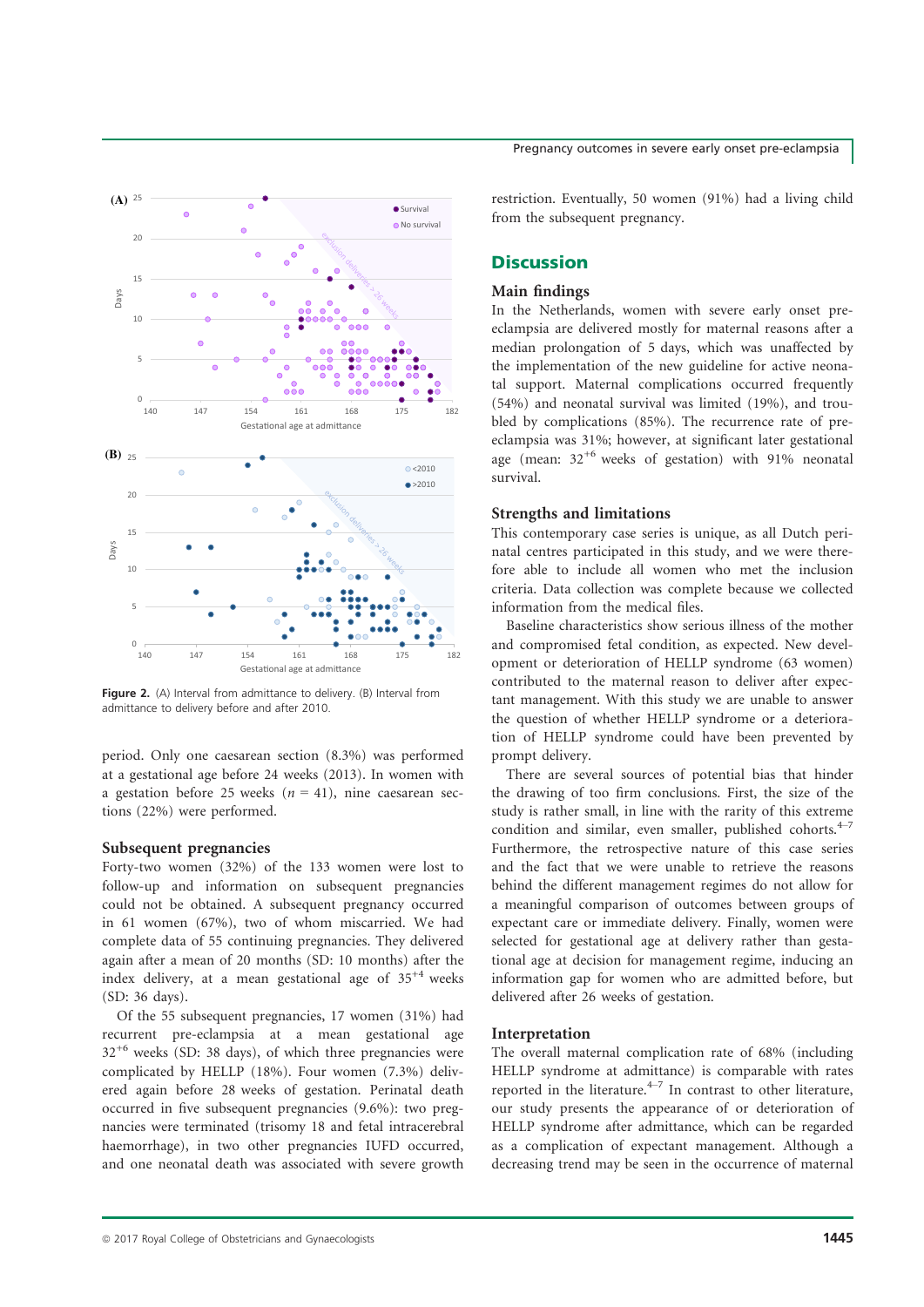# van Oostwaard et al.

complications over the study period, it is too soon to draw any conclusions about the reasons for this decrease. Perinatal mortality and neonatal complications are also comparable with the literature on severe early onset preeclampsia; $4-7$  however, compared with perinatal death rates of 45% in extremely premature neonates in a Swedish nationwide cohort without maternal pre-eclampsia, $<sup>11</sup>$  the</sup> rate of perinatal death was much higher in our study. This concurs with the concept that neonates born from mothers with severe early onset pre-eclampsia are not comparable with spontaneous prematurely born children. On the other hand, the neonatal survival rate after active support (27/50, 54%) is comparable with the results of the Swedish study.<sup>11</sup> Neonatal survival after extreme premature pre-eclampsia in this case series does not seem to have improved over recent years. From 2010 active support has been offered at an earlier gestational age, which may have effected survival rates.

In 80% of the women included in this study, the prolongation was 3 days or more, despite the high maternal complication rate and perinatal mortality. The prolongation time between admittance and delivery was in general 5 days, which is comparable with the results of some studies.5,6 Prolongation may be longer if we had been able to include women that delivered beyond 26 weeks of gestation. In other studies much longer prolongation times of up to 32 days have been reported. $4,7,10$  In contrast to our case series, only women eligible for expectant care were selected in these studies. As can be seen in Table S1 and Figure 2A, survival is very limited when presenting before 24 weeks of gestation, despite prolongation. Ganzevoort and Sibai have both reviewed different management regimes described in the literature.<sup>8,10</sup> They conclude that before 24 weeks of gestation, because of the absence of perinatal benefits and high maternal complication rate, an expectant management approach should not be offered routinely. Our findings endorse this consensus. Prolongation should only be offered to a select group of women (that still needs to be defined), in whom it is believed to benefit the neonatal prognosis, preferably after 24 weeks of gestation at presentation. In our study, maternal complications, perinatal death, and neonatal complications after 24 weeks of gestation were still very high, and in 85 women (64%) active neonatal support was never offered (59 neonates) despite prolongation, as their fetus was not considered viable. In line with other studies, this study did not provide the selection criteria for women considered eligible for expectant care. The differences presented between pregnancies with and without surviving neonates could give guidance for counselling on this matter.

Although we must keep in mind that because of the rareness of this clinical dilemma the number of patients does not warrant making too firm conclusions, trend analyses show a peak caesarean section rate in 2011. These

findings could suggest a subtle influence of this guideline, with presumed improved neonatal survival chances after 25 weeks of gestation and after caesarean section.

In general, women need to be counselled carefully, weighing the risk for maternal complications against high perinatal mortality.

# Conclusion

Severe pre-eclampsia at extreme premature gestational age is a rare but serious condition with high rates of maternal and neonatal complications and perinatal death. Prolongation of more than 2 days was often applied in the Netherlands, despite the consensus in international literature that prolongation of pregnancy should not be offered as a routine treatment option. Prolongation does not necessarily lead to fetal viability. Considering the limits of prolongation, women need to be counselled carefully, weighing the high risk for maternal complications against limited neonatal survival and/or extreme prematurity, and its sequelae. Estimated fetal weight, growth restriction, and Doppler abnormalities should be taken into account. Furthermore, we should also provide information on the positive prospects regarding maternal and neonatal outcome in a future pregnancy.

### Disclosure of interests

None declared. Completed disclosure of interests form available to view online as supporting information.

### Contribution to authorship

MvO is the primary author, created the database, performed part of the data collection, and did most of the writing of the article. LvE helped design the study, performed data collection, and reviewed the article. MdL helped to design the study, performed data collection, and reviewed the article. JD, JJE, KB, AB, JB, SK, BR, PvRH, and HS performed data collection and reviewed the article. RK reviewed the article from a neonatologist's perspective. WG, BWM, and CdG contributed to the design of the study, supervised the data collection, and reviewed the article. IG-S initiated and designed the study, supervised the data collection, and reviewed the article.

### Details of ethics approval

The ethical advisory board of the Academic Medical Centre, Amsterdam, considered this study not to be subject to the Medical Research Involving Human Subjects Act (WMO). This decision was based on the fact that retrospective data were used and that the women in this case series were not submitted to any examinations or hospital visits; therefore, the board approved the study (W13\_106 # 13.17.0123) on 29 May 2013.